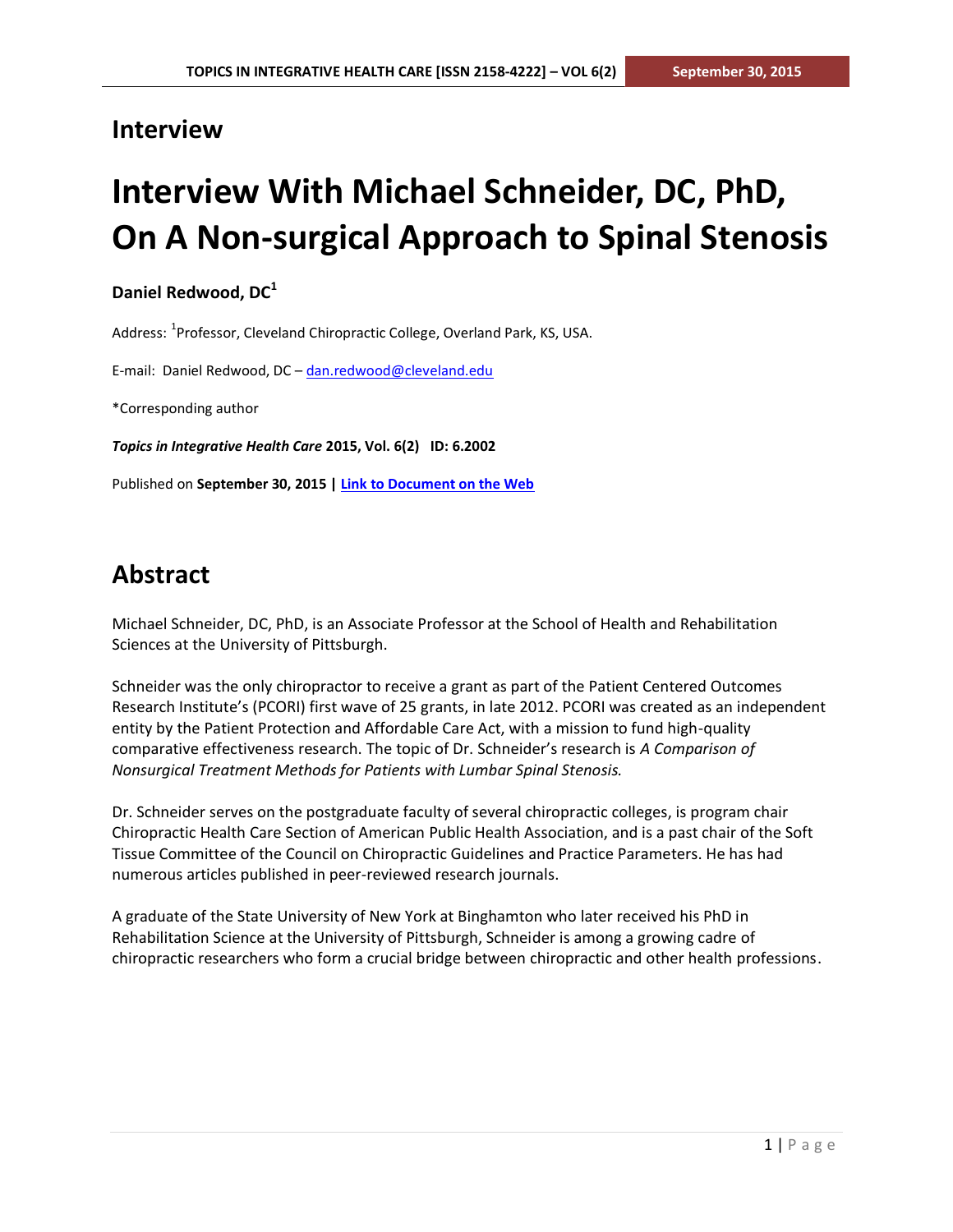*You recently received a grant from the Patient Centered Outcomes Research Institute (PCORI) to study the comparative effectiveness of several different treatment options for spinal stenosis. What criteria did you have to meet to have your proposal selected? I understand that the competition was quite rigorous.*

The grant mechanism is different than for a typical NIH [National Institutes of Health] grant. Probably the biggest difference, which worked to my advantage, was that as its name indicates, the Patient Centered Outcomes Research Institute is supposed to be about patient-centered outcomes. This means that they're interested in very pragmatic types of studies, not necessarily studies on mechanisms of action.

Also, PCORI is very big on effectiveness studies rather than efficacy studies. An example of an efficacy study would be one that compares two pills, where one is an active treatment and the other is a placebo. In efficacy studies, the research design is fastidiously controlled to analyze the effect of just one active treatment in isolation. A challenge with research on chiropractic is that most chiropractors don't just do one active treatment in the real-life clinical setting. They may perform spinal manipulation but also recommend exercises or use other methods. So efficacy studies are not considered the ideal design for the "packages" of treatments typically used by chiropractors in private practice.

# *And so an effectiveness study, a pragmatic study, more accurately reflects the sort of care that someone would receive at a chiropractor's office, or at some other practitioner's office.*

Correct. Pragmatic studies compare "packages" of treatments within different general approaches, rather than individual treatments in isolation. For example, we have a community-based group exercise arm in the study. Patients randomized to this arm of the study will go to a 45 minute group exercise class that consists of about 15-20 different exercises. An efficacy trial would focus on analyzing the treatment response of each individual exercise. In our trial, we just want to look at the whole group of exercises as a unit; because that's what's being done in real-life.

In my trial, the usual medical care and manual therapy/individualized exercise arms are also pragmatically designed. In a pragmatic design, you're not focused on "how or why it works" but "whether it works better than something else". What PCORI wants to know is, "Does treatment "package A" work better than treatment "package B", or are they comparable?" The goal is to compare their effectiveness. Rather than, "How does treatment A work in isolation and how does treatment B work in isolation?"

#### **Spinal Stenosis: Top Reason for Medicare Spine Surgery**

# *Your study is on nonsurgical approaches to spinal stenosis. Please tell us what spinal stenosis is and why it's important to study?*

We know that back pain is one of the most common causes of pain in the United States and the second most common reason to see a primary care physician. *Spinal stenosis is the number one reason for spine surgery in the Medicare population*. Recent studies document a 629% increase in Medicare expenditures for epidural steroid injections; a 423% increase in expenditures for opioids for back pain; a 307% increase in the number of lumbar magnetic resonance images among Medicare beneficiaries; and a 220% increase in spinal fusion surgery rates.

*Those are some pretty powerful statistics.*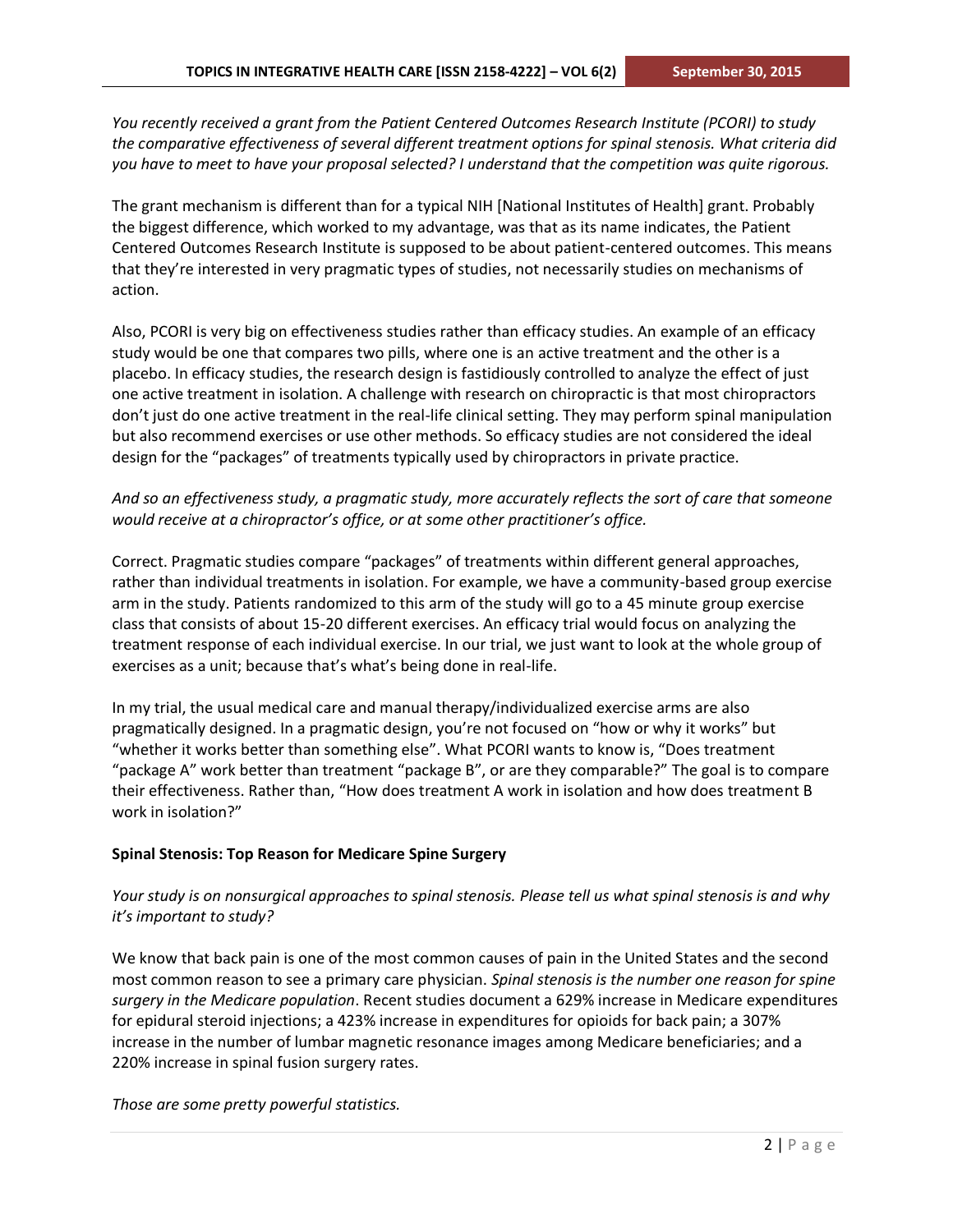Yes[.](http://www.cleveland.edu/hit/marapr-2013-vol-6-no-2/dc-receives-federal-grant-study-nonsurgical-alternatives-surgery/#_ENREF_1) That's according to Rick Deyo's published study.<sup>1</sup> Surgery rates for stenosis are escalating and this is especially true in the Medicare population. Worse yet, the rate of complex fusion surgery seems to be on the rise. The trend may be leveling off a bit for spine surgeries in the Medicare population, but when they do one, it's more likely to be a complex fusion surgery rather than a laminectomy without fusion. The cost of the complex surgeries is incredible; the average cost of a fusion surgery is over \$50,000. In comparison, the cost for a simple laminectomy without fusion is more like \$12,000-15,000, depending on what part of the country you're in.

The complex fusion surgeries are more expensive. They're also far more risky. There's a much higher risk of mortality. There really hasn't yet been a good comparative effectiveness trial for nonsurgical treatments for stenosis.

*Have there been comparative effectiveness studies on the surgeries themselves, comparing the complex fusion to the laminectomy?*

Yes, but it's a work in progress. Most have looked at the complication<sup>[2,](http://www.cleveland.edu/hit/marapr-2013-vol-6-no-2/dc-receives-federal-grant-study-nonsurgical-alternatives-surgery/#_ENREF_2)[3](http://www.cleveland.edu/hit/marapr-2013-vol-6-no-2/dc-receives-federal-grant-study-nonsurgical-alternatives-surgery/#_ENREF_3)</sup> rates and re-hospitalization rates, as well as the mortality rates. The complex fusion surgeries are much riskier. As far as their effectiveness with regard to symptoms down the road, there doesn't appear to be much difference.

*So we have a surgical approach that is three or four times more expensive, has a higher death rate and higher rate of patients needing to return to the hospital, and it has not been shown to be more effective in terms of long-term outcomes. Yet that is the method whose frequency has skyrocketed. And Medicare picks up the bill. Have I summarized that correctly?*

There is a slightly greater improvement in symptoms with complex fusion surgery, but this minimal benefit, which is really negligible, is greatly outweighed by the readmission and complication rates.

I also want to emphasize that stenosis is a huge public health issue in the United States. Not only is it the number one reason for spine surgery in the Medicare population, but the incidence of stenosis is rising as baby boomers are hitting Medicare age. The projection line for cases of stenosis is going up, up, up. So from a public health point, we should really have some nonsurgical options.

## **Nonsurgical Approaches, Including Chiropractic and Exercise, Offer Possibility of Avoiding Risks and Costs of Surgery**

*And, in fact, PCORI has funded you to study just that, nonsurgical alternatives for stenosis treatment. Methods that could potentially eliminate the need for either type of surgery for at least some stenosis patients.*

Yes. Right now, patients with stenosis are told to have surgery. When they ask, "What should I do in the meantime?" they're told, "Well, it doesn't matter." That's the question I want to answer. Does it matter?

*What methods will you be comparing in this trial of nonsurgical approaches to stenosis?* It's a three-arm randomized trial. There will be 180 patients, with 60 per group. The first group will receive usual medical care, which will be treatment with a physical medicine and rehab doc, who will examine the patient and at his discretion determine whether that patient needs oral medication or an epidural injection, or both. That doctor can prescribe anything he wants; it could be a prescription med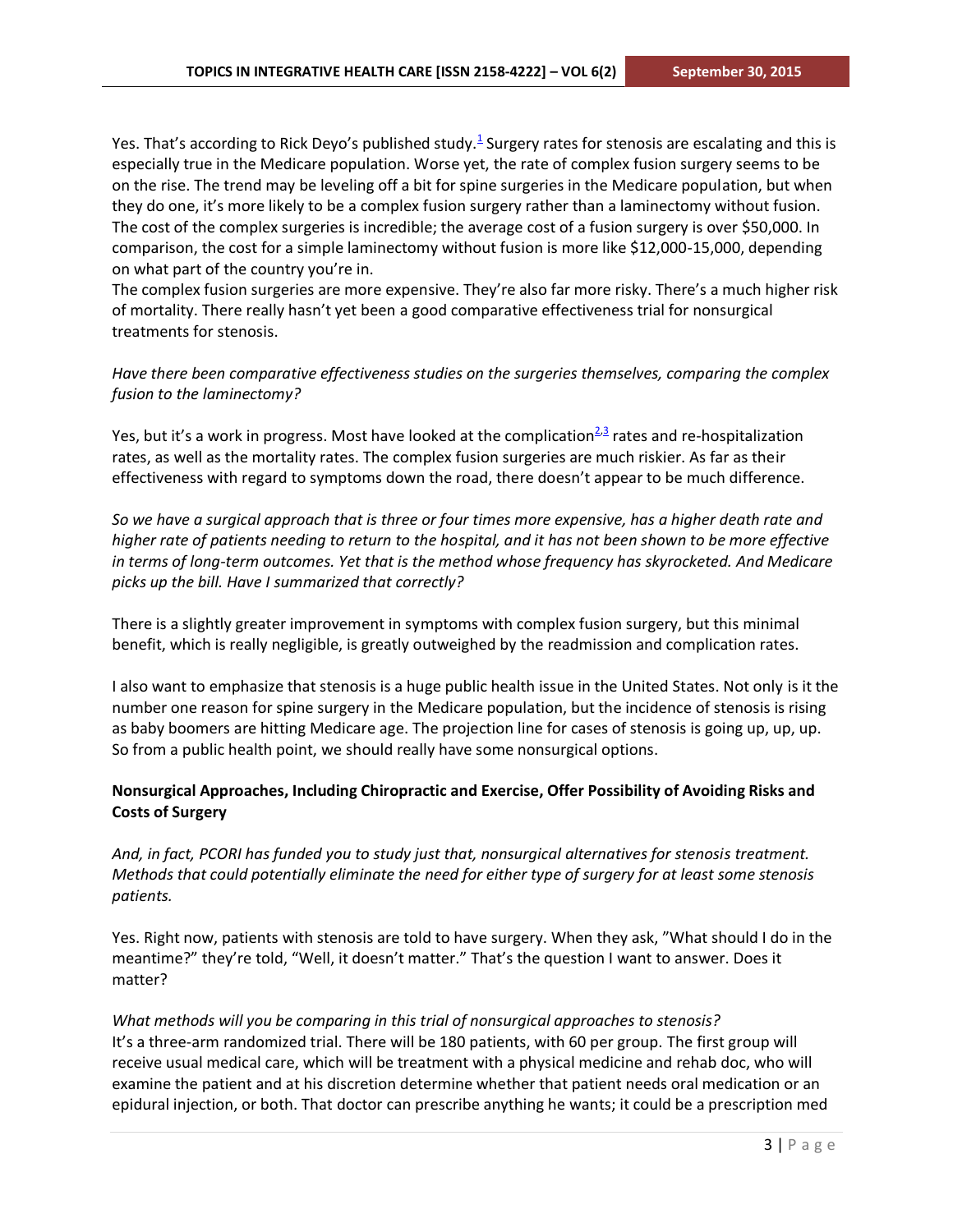or a nonprescription med, depending on the patient's severity. There would be no formal exercise in that group but the patients will be advised to stay active. The pragmatic nature of this approach is that the physical medicine doc can customize the treatment to that particular patient.

#### *To practice as he or she normally would.*

Right. The next group is community-based exercise. Some people may be familiar with the Silver Sneakers program, which is a proprietary product. In our study, we are using a generic equivalent of Silver Sneakers, which is basically a general calisthenics class for older adults It's a 45-minute group exercise class, where people come in and do arm circles, march in place and so on. It's general conditioning. The people in these classes aren't there for their stenosis but for general exercise.

This is pragmatic because there are many older people who decide that they don't want to go to a rehabilitation clinic, or physical therapist or chiropractor. They're feeling aches and pains and they want to go to a class with other people their age and exercise at their own pace. So community exercise is the second group.

The third group is called the "individualized clinic-based approach,' where patient will come into a clinic and get a combination of manual therapy and exercise. There are some things that everyone will get and some that are at the discretion of the treating clinician. We're going to have both physical therapists and chiropractors deliver the treatment.

## *Is it determined in advance what specific modalities the chiropractor or physical therapist will administer?*

We're going to have an algorithm for treating the patient. For example, all of these patients will get some form of exercise, including some light aerobic exercise, like on a stationary bike. They'll all get some flexion-distraction treatment to mobilize the lumbar spine and they'll all get neural mobilizations to stretch their nerve roots, presumably.

So, for example, the discretionary treatment would involve an algorithm where, if they have significant hip osteoarthritis, they can be treated with hip mobilization technique and soft tissue technique around the hip joint. If the lumbar spine is still stiff after the flexion-distraction, then there could be manual manipulation or mobilization of the lumbar spine or sacroiliac joints. So they'll have discretion to individualize the care to each patient. There's a basic protocol and they can improvise off that as necessary.

#### *How long will you follow the progress of the patients in the study?*

The intervention period is six weeks for all groups. The medical group, the community exercise group and the clinic-based exercise plus manual therapy group, all are treated for six weeks. In the community class they go twice a week; if they come in to the clinic for the manual therapy and exercise, it's twice a week, for a total of 12 treatment sessions. With the medical doc, there will be three visits — an initial exam, a follow-up at three weeks, and a final visit at six weeks. The main outcome is how they do at baseline as opposed to six weeks. We'll also follow them at three months and six months.

*During the period between the end of the six-week treatment phase and the end of the six-month followup phase, are there any limitations placed on what treatments or self-care methods the subjects can or cannot use?*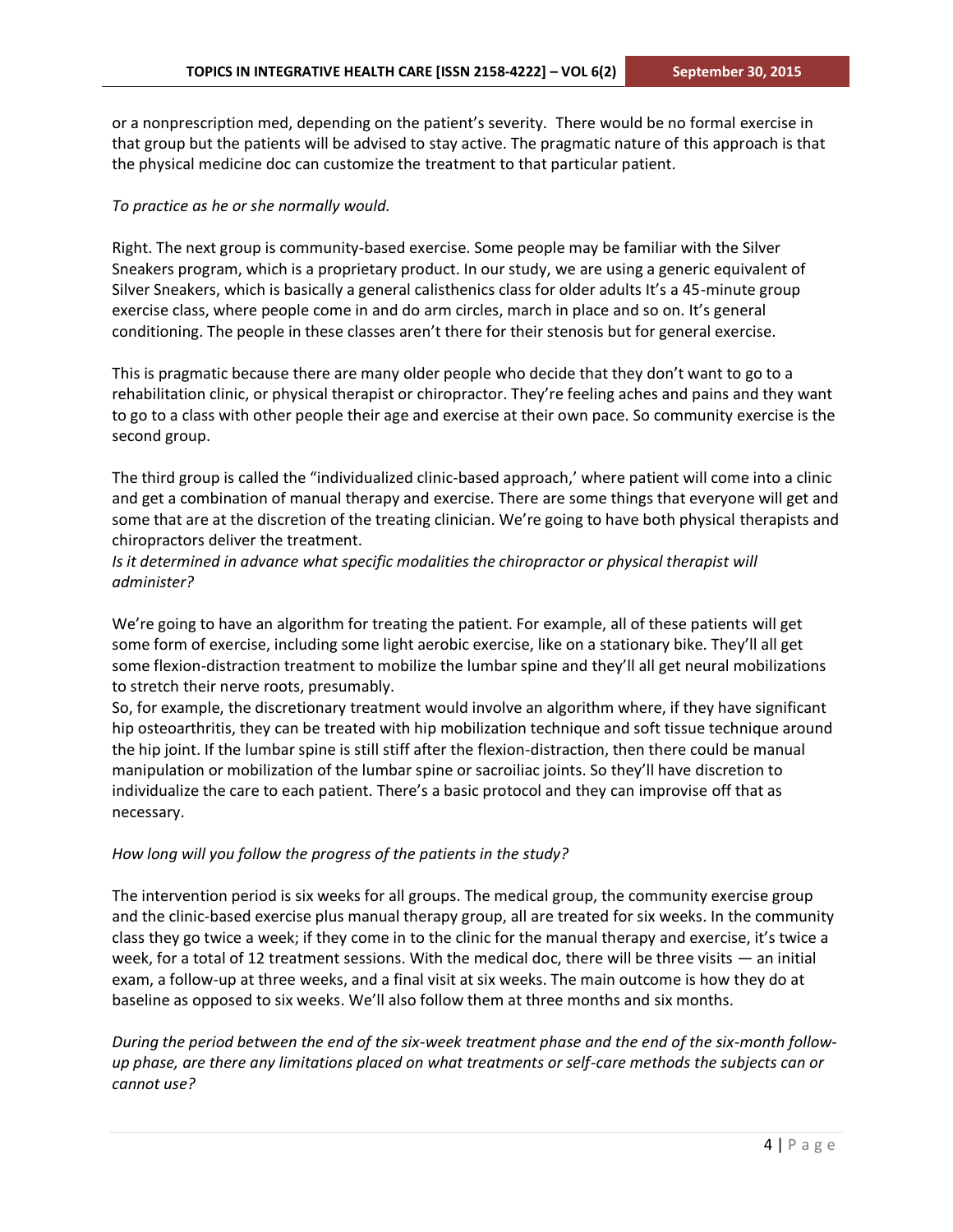That's almost impossible to control. We're going to track them over time. Part of the pragmatic design is that when they're done, we ask them not to go for further treatment. But if they decide to do it, we can't stop that. We'll just track that as a variable. That's why the primary outcome has to be how they're doing at the end of the six-week mark. But we will see how they did between six weeks and six months and we'll see whether they got additional treatment during that time.

## *It's hard to predict such things but what's your goal as to how soon the results of this study might be made public through publication in a journal or presentation at a conference?*

The whole study is a three-year project. I probably will start recruiting people in Spring 2013 and I anticipate that it will take two years to get the 180 people through the treatment. It will probably be two-and-a-half years before we have any results.

#### **Schneider's Study Will Define Stenosis to Include Narrowed Cord Space Plus Walking Impairment**

*In a 1985 study on low back pain by Cassidy and Kirkaldy-Willis, which was first study with a chiropractor as an author to be published in a medical journal, one of the most striking findings was that among the subset of chronic low back pain patients who had stenosis (all of whom had unsuccessfully been treated with conventional medical care), chiropractic adjustments of the low back were successful for a majority of patients, with 20% becoming pain-free. Did this study help lead you in the direction you're now pursuing?* 

Let's go back to a question I didn't answer before, which is, "What is lumbar spinal stenosis?" That's probably the most important question. There's a radiographic diagnosis of spinal stenosis, which is made with MRI, CT or x-ray. You just measure the size of the opening of the central canal and neural foramen. [Narrowing indicates possible pressure on the spinal cord, which is located within the central canal]. There are certain measurements below which someone is said to have stenosis of the spine. But in our study, that's not good enough. As a requirement for inclusion, there has to be that anatomical narrowing but there also has to be the hallmark symptom of neurogenic claudication. That is, the patient has to have a walking impairment related to the anatomical imaging findings. We're looking for people who don't just have back pain but also an impairment such that when they walk, their legs start to bother them and they have to sit. That's the clinical syndrome of stenosis. In the Cassidy study, did they look at the clinical syndrome or just the radiologic findings?

#### *To the best of my knowledge, it did not have to include the walking impairment.*

So, I see a different key finding in that study; that manipulating older people's spines is safe. And they also showed that some people with radiographic stenosis improve with spinal manipulation. Our study will look at walking impairment as an independent variable. In other words, if you have some people with severe walking impairment from stenosis, how did they do in comparison to people with mild walking impairment? That might turn out to be a prognostic indicator of treatment success. With 180 patients, we have a pretty good sample size to see if there's some association between walking impairment and response to treatment in all three arms of the study.

#### *Have there been other studies that have explored that question in depth?*

We did a systematic review of the literature in chiropractic, physical therapy and physical medicine. We found one randomized trial in the physical therapy literature that looked at two different approaches for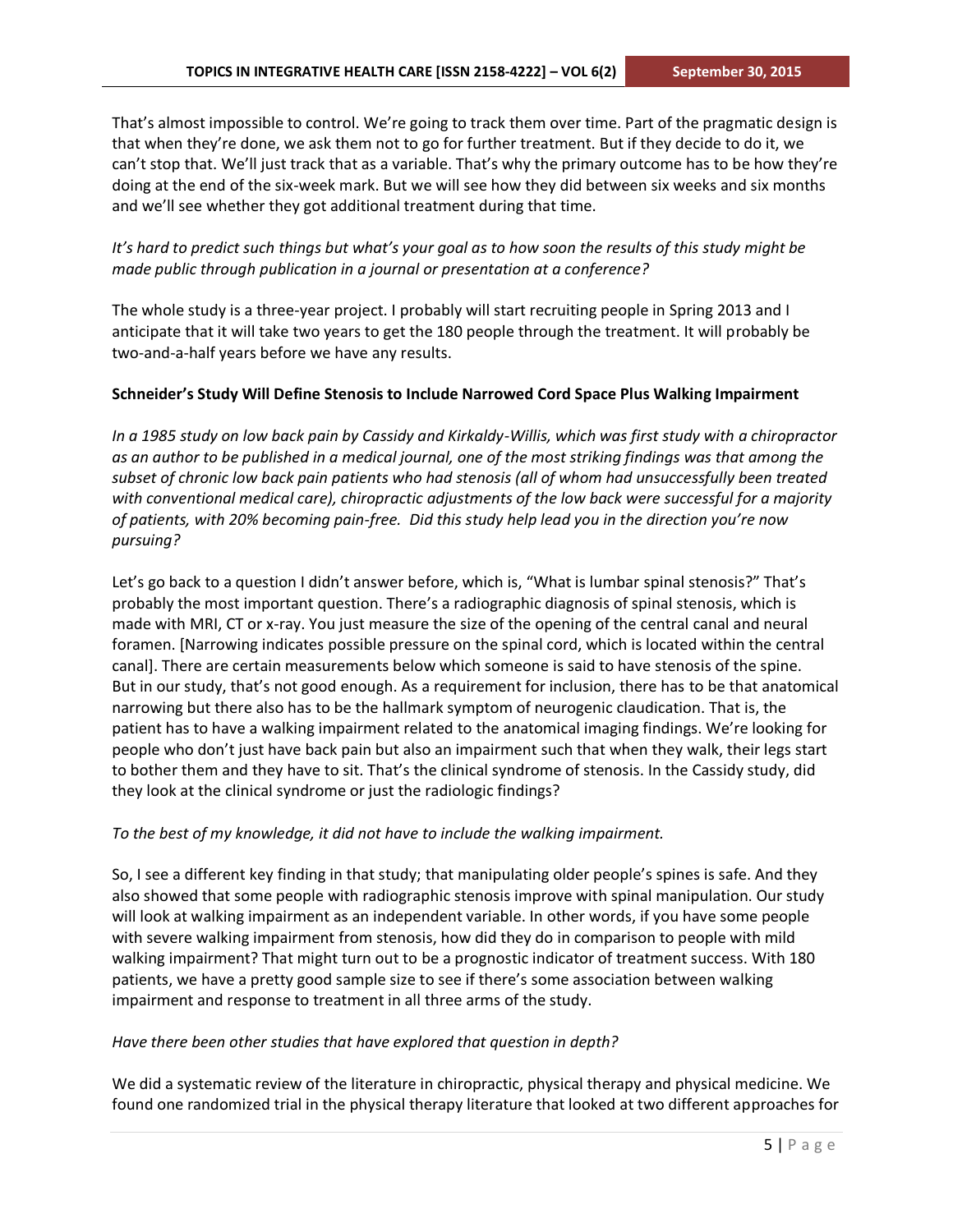lumbar spinal stenosis. The best chiropractic study to date is a case series by Don Murphy [a DC at Brown University], using flexion-distraction, neural mobilizations and other non-surgical treatments. There are a couple of studies not yet published — one pilot RCT by Jerrilyn Cambron from the National University of Health Sciences on flexion distraction, that will hopefully be published later this year.

Don Murphy is a co-investigator on my PCORI grant and his protocol greatly influenced the protocol we're using in the PCORI study. My other co-investigator is from Canada, Carlo Ammendolia, a DC-PhD from the University of Toronto. He was their Researcher of the Year last year. He's developed a spinal stenosis treatment program that's similar to the one Don Murphy uses, and he's doing a pilot study on that right now, a small randomized trial. Drs. Murphy and Ammendolia are going to train the chiropractors and physical therapists in their procedures. Do you want to know what I expect to find?

#### **Working Hypothesis**

#### *Sure, what's your working hypothesis?*

I think that we're likely to find that not all stenosis patients are going to respond to the same types of treatment. There might be a sub-group of people who do better with epidurals and medical care, but I don't know what predicts that. So hopefully we might find some baseline variables that predict which people will do well with epidurals, because some people do really well with them. But others have no response.

My guess is that both of the active care groups — the community-based exercise and the clinically-based care — will do better than usual medical care. And that individualized care will do a little better than community-based care. I also expect that there will be some exceptions. We are very interested in gaining greater understanding about those exceptions.

#### **NIH Grant: Distance Learning on Evidence-Based Practice**

#### *In what other research projects are you currently involved?*

The other big one is an NIH grant. The acronym is DELIVER, which is a distance education grant on evidence-based practice beliefs and attitudes in chiropractors.

There are two phases. The first (which we're in right now) is to do an online survey of the chiropractic profession using a validated questionnaire about attitudes, skills and use of evidence in chiropractic practice. That information will give us a cross-sectional view of where the chiropractic profession is at with respect to evidence-based practice. Then, we're going to take a sample of 250 of the people who took the survey, and randomize them to exposure to getting a 10-hour distance learning program that was developed at Northwestern Health Sciences University. It is called the Foundations of Evidence Informed Practice.

After they're done with the distance learning, there are a few exercises they'll practice their skills on. And then we'll retest them with the original survey to see if they've changed in their attitudes, skills and use of evidence in practice. The other 125 people will have been on a wait-list and at six months, they'll be given access to these online modules and we'll see if that second cohort has had the kinds of changes I just mentioned.

#### **University of Pittsburgh Medical Center Now Requires Three Months of Chiropractic or PT Before**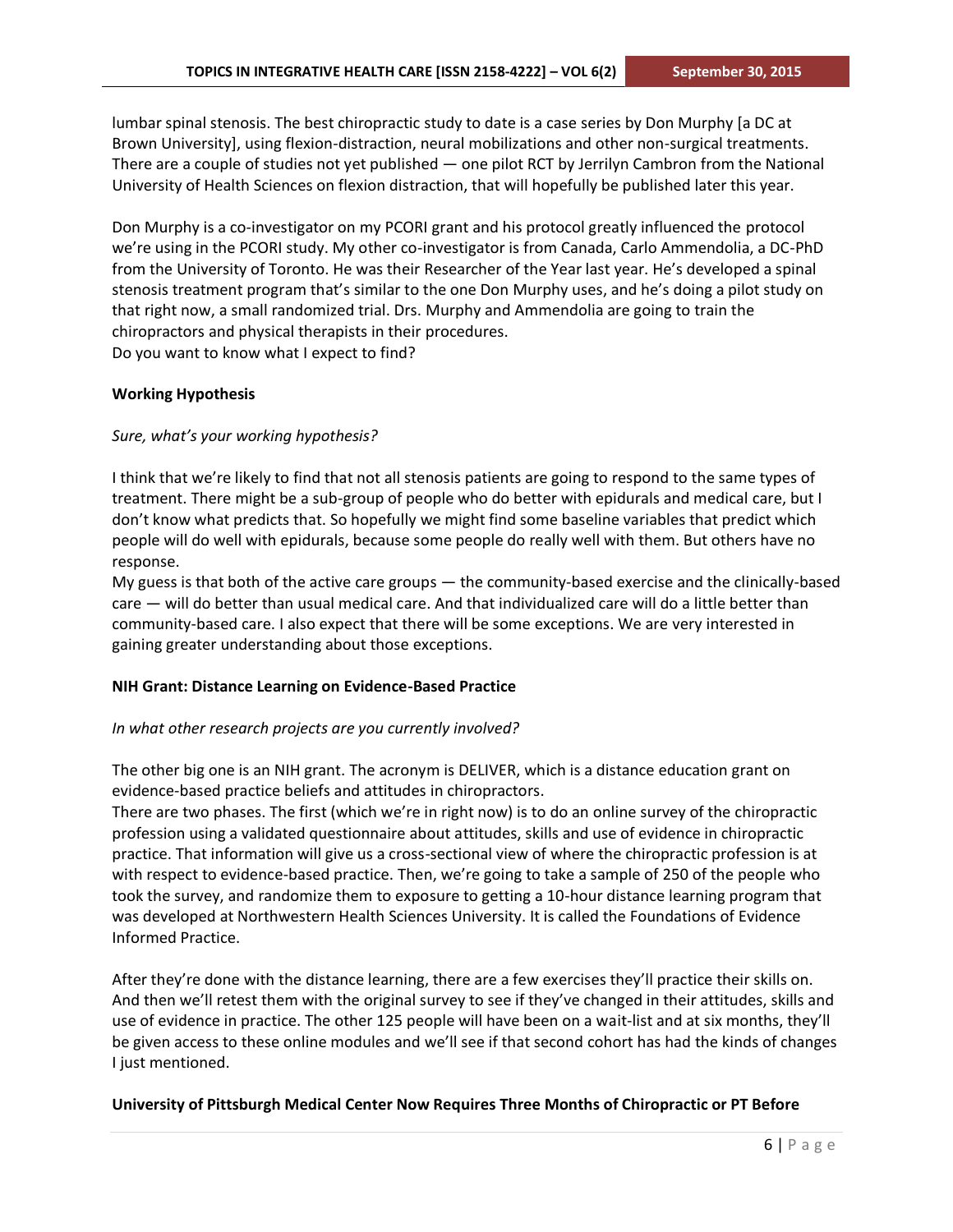#### **Approving Back Surgery**

*You are the chiropractic consultant for the University of Pittsburgh Medical Center, which has pioneered new protocols for managing musculoskeletal pain. Please tell us about those.*

This first started about five years ago at the UPMC Health Plan. The health plan is similar to Kaiser Permanente; it's basically a physician-owned insurance medical plan. So about five years ago, the health plan recognized what everybody else does, that back pain is a huge problem. Within the health plan, they identified it as the third most costly health condition they treat. Numbers one and two are cancer and heart disease.

#### *That's a powerful statement.*

Low back pain is the third most costly condition. They found that it was important to educate their providers — not just patients — about nonsurgical treatments that are available, like physical therapy and chiropractic. They started a low back pain initiative five years ago to educate doctors about using less medication, doing less imaging and less surgery, and trying to increase their referral rates for chiropractic and physical therapy services. As often happens, after five years this wasn't making a big impact, especially on the surgical rates, which continued to be extremely high. So the health plan finally decided that they would mandate something that's pretty provocative — that for patients with chronic (not acute) back pain, before any spine surgery is approved, the patient has to have tried a minimum of a three-month course that would include both chiropractic and physical therapy.

#### **Primary Spine Care Practitioner: An Emerging Model**

*I know you've written (as have others, including myself) about the concept of the primary spine care practitioner. It sounds to me like there is a good deal of conceptual overlap between that idea and this UPMC protocol. Could you address that?*

Yes, I think the UPMC health plan recognized that, when they looked at their internal data on utilization, for most patients with back pain the first provider they see is a primary care physician. They also tracked where those patients go and found that it's most common for a primary care physician to send the patient for an MRI and then to a surgeon, before they'll send them to a physical therapist or a chiropractor.

#### *In terms of outcomes, that is quite problematic.*

It's problematic because low back pain is the third most costly condition in the health plan, and the two things that are driving those costs up the most are diagnostic imaging and prescription drugs. So inappropriate MRI and inappropriate prescription drugs are driving the costs up and the health plan recognizes that maybe the primary care physician is not the best person to be first to see these patients with back pain. And so they're encouraging more utilization of chiropractors and physical therapists, which is very interesting. To your point, they're recognizing that the triage at the front end – primary spine care, if you will — is probably best performed by a physical therapist or a chiropractor. And not a primary care physician.

*Why are PCPs not well suited to being the initial provider to see these musculoskeletal pain cases?*